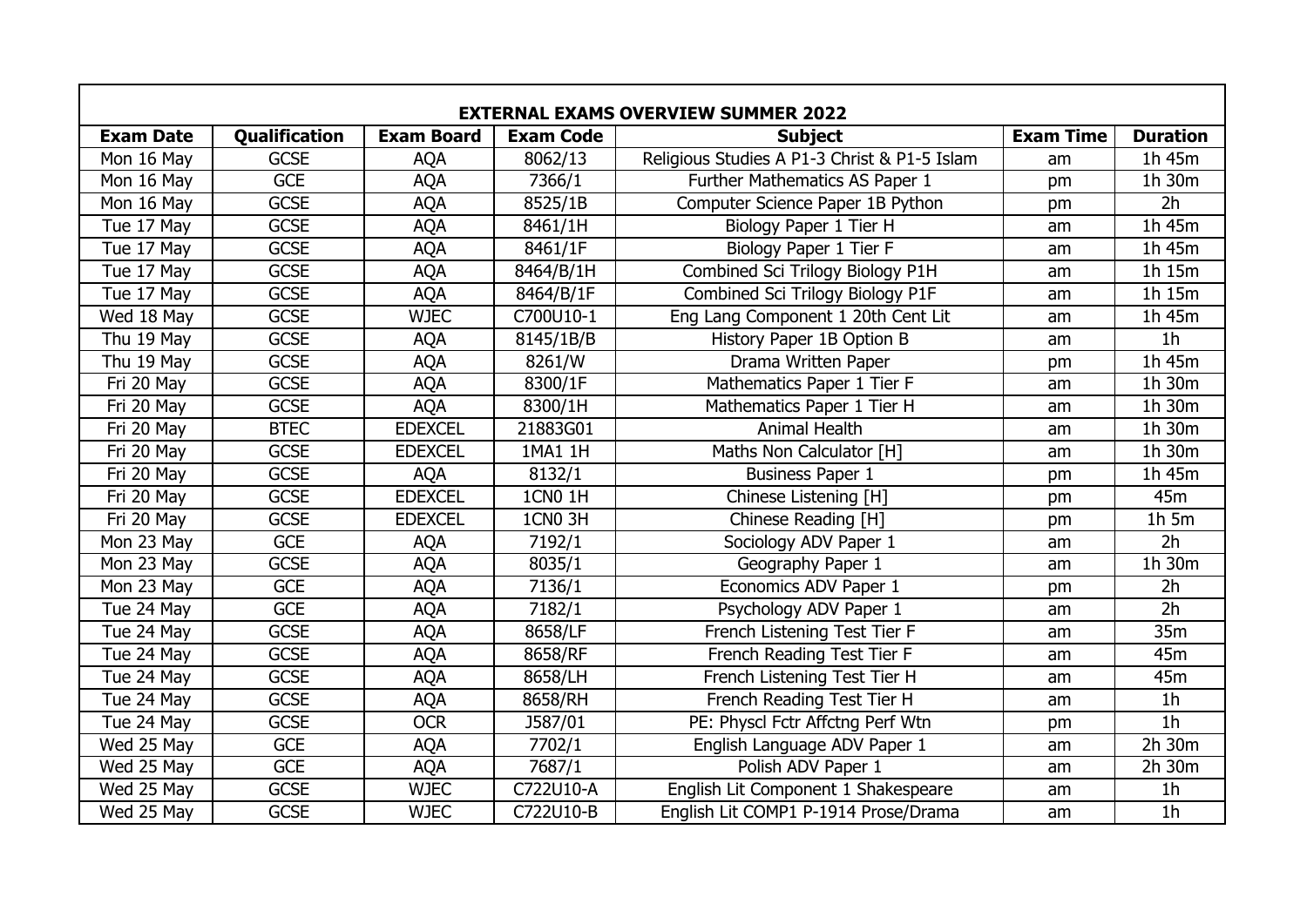| Wed 25 May | <b>GCE</b>  | <b>AQA</b>     | 7367/1         | Further Mathematics ADV Paper 1               | pm | 2h              |
|------------|-------------|----------------|----------------|-----------------------------------------------|----|-----------------|
| Wed 25 May | <b>GCE</b>  | <b>AQA</b>     | 7132/1         | <b>Business ADV Paper 1</b>                   | pm | 2h              |
| Thu 26 May | <b>GCSE</b> | <b>AQA</b>     | 8698/LH        | Spanish Listening Test Tier H                 | am | 45m             |
| Thu 26 May | <b>GCSE</b> | <b>AQA</b>     | 8698/RH        | Spanish Reading Test Tier H                   | am | 1 <sub>h</sub>  |
| Thu 26 May | <b>GCSE</b> | <b>AQA</b>     | 8698/LF        | Spanish Listening Test Tier F                 | am | 35m             |
| Thu 26 May | <b>GCSE</b> | <b>AQA</b>     | 8698/RF        | Spanish Reading Test Tier F                   | am | 45m             |
| Thu 26 May | <b>GCE</b>  | <b>EDEXCEL</b> | 9HI0 1C        | History Britain 1625-1701                     | am | $2h$ 15 $m$     |
| Thu 26 May | <b>GCE</b>  | <b>AQA</b>     | 7366/2M        | Further Maths AS Paper 2 Mechanics/Statistics | pm | 1h 30m          |
| Thu 26 May | <b>GCE</b>  | <b>AQA</b>     | 7408/1         | Physics ADV Paper 1                           | pm | 2h              |
| Thu 26 May | <b>GCSE</b> | <b>AQA</b>     | 8062/2A        | Religious Studies A P2A Excl Text             | pm | 1h 45m          |
| Thu 26 May | <b>GCE</b>  | <b>OCR</b>     | H555/01        | PE: Physigcl Fctr Afct Perf Wtn               | pm | 2h              |
| Fri 27 May | <b>GCE</b>  | <b>AQA</b>     | 7572/1         | Media Studies ADV Paper 1                     | am | 2h              |
| Fri 27 May | <b>GCE</b>  | <b>AQA</b>     | 7037/1         | Geography ADV Paper 1                         | am | 2h 30m          |
| Fri 27 May | <b>GCSE</b> | <b>AQA</b>     | 8462/1H        | Chemistry Paper 1 Tier H                      | am | 1h 45m          |
| Fri 27 May | <b>GCSE</b> | <b>AQA</b>     | 8462/1F        | Chemistry Paper 1 Tier F                      | am | 1h 45m          |
| Fri 27 May | <b>GCSE</b> | <b>AQA</b>     | 8464/C/1H      | Combined Sci Trilogy Chemistry P1H            | am | 1h 15m          |
| Fri 27 May | <b>GCSE</b> | <b>AQA</b>     | 8464/C/1F      | Combined Sci Trilogy Chemistry P1F            | am | 1h 15m          |
| Fri 27 May | <b>GCSE</b> | <b>AQA</b>     | 8525/2         | Computer Science Paper 2                      | pm | 1h 45m          |
| Mon 06 Jun | <b>GCSE</b> | <b>EDEXCEL</b> | <b>1CN0 4H</b> | Chinese Writing [H]                           | am | $1h$ 25m        |
| Mon 06 Jun | <b>GCE</b>  | <b>AQA</b>     | 7702/2         | English Language ADV Paper 2                  | pm | 2h 30m          |
| Mon 06 Jun | <b>GCE</b>  | <b>AQA</b>     | 7136/2         | Economics ADV Paper 2                         | pm | 2h              |
| Tue 07 Jun | <b>GCE</b>  | <b>AQA</b>     | 7717/1B        | English Literature B ADV Paper 1B             | am | 2h 30m          |
| Tue 07 Jun | <b>GCSE</b> | <b>AQA</b>     | 8300/2F        | Mathematics Paper 2 Tier F                    | am | 1h 30m          |
| Tue 07 Jun | <b>GCSE</b> | <b>AQA</b>     | 8300/2H        | Mathematics Paper 2 Tier H                    | am | 1h 30m          |
| Tue 07 Jun | <b>GCSE</b> | <b>EDEXCEL</b> | 1MA1 2H        | Mathematics Calculator [H]                    | am | 1h 30m          |
| Tue 07 Jun | <b>GCE</b>  | <b>AQA</b>     | 7357/1         | Mathematics ADV Paper 1                       | pm | 2h              |
| Tue 07 Jun | <b>GCE</b>  | <b>AQA</b>     | 7192/2         | Sociology ADV Paper 2                         | pm | $\overline{2h}$ |
| Tue 07 Jun | <b>GCSE</b> | <b>AQA</b>     | 8035/2         | Geography Paper 2                             | pm | 1h 15m          |
| Wed 08 Jun | <b>GCE</b>  | <b>AQA</b>     | 7182/2         | Psychology ADV Paper 2                        | am | 2h              |
| Wed 08 Jun | <b>GCE</b>  | <b>AQA</b>     | 7687/2         | Polish ADV Paper 2                            | am | 2h              |
| Wed 08 Jun | <b>GCSE</b> | <b>WJEC</b>    | C722U20-A      | English Lit Component 2 Poetry Anth           | am | 1 <sub>h</sub>  |
| Wed 08 Jun | <b>GCSE</b> | <b>WJEC</b>    | C722U20-B      | English Lit Component 2 19C Prose             | am | 1 <sub>h</sub>  |
| Wed 08 Jun | <b>GCSE</b> | <b>WJEC</b>    | C722U20-C      | English Lit Comp 2 Unseen Poetry              | am | 1 <sub>h</sub>  |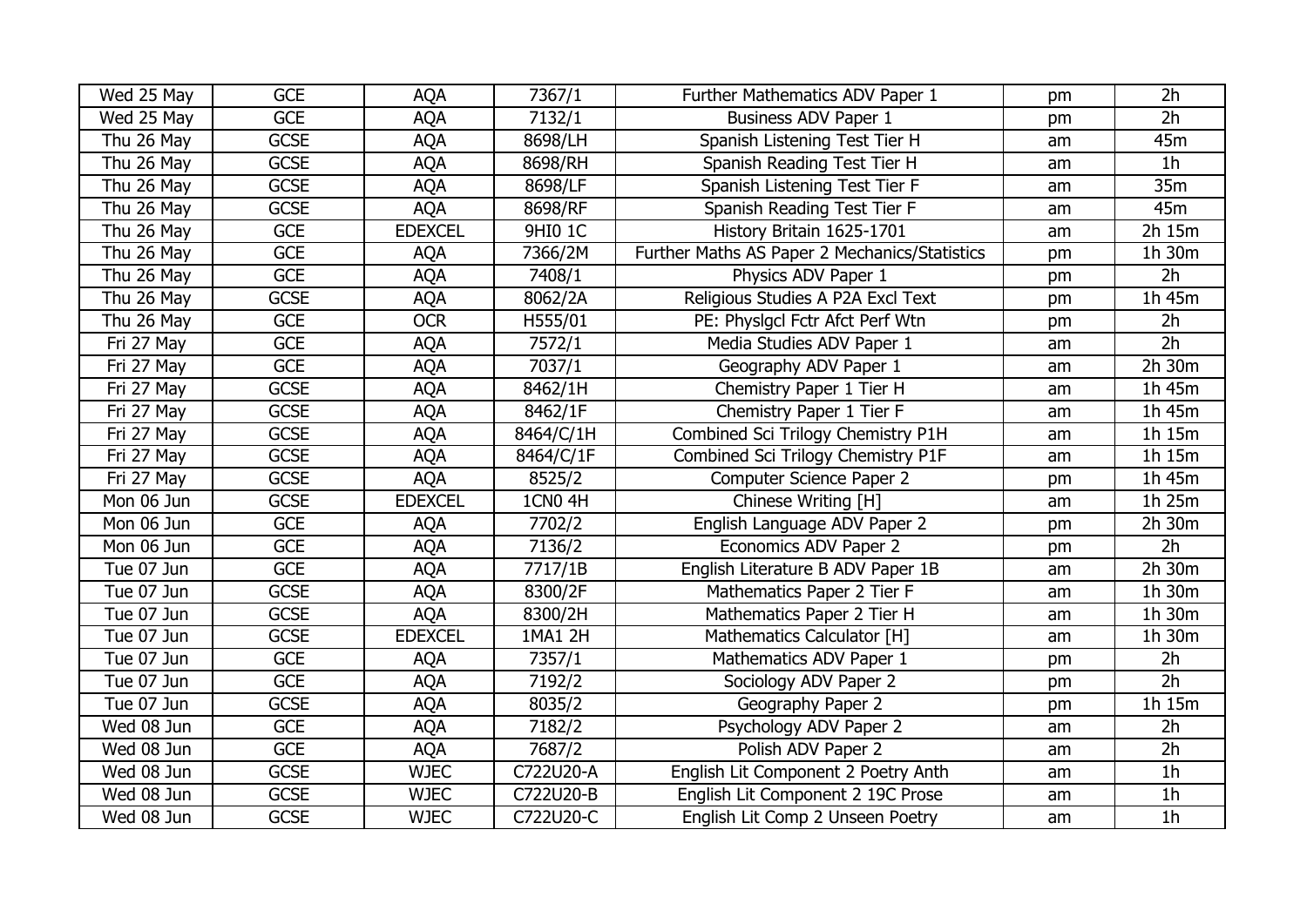| Wed 08 Jun                     | <b>GCE</b>  | <b>AQA</b>     | 7572/2         | Media Studies ADV Paper 2               | pm | 2 <sub>h</sub>      |
|--------------------------------|-------------|----------------|----------------|-----------------------------------------|----|---------------------|
| Wed 08 Jun                     | <b>GCE</b>  | <b>AQA</b>     | 7367/2         | Further Mathematics ADV Paper 2         | pm | 2h                  |
| Wed 08 Jun                     | <b>GCE</b>  | <b>AQA</b>     | 7037/2         | Geography ADV Paper 2                   | pm | 2h 30m              |
| Thu 09 Jun                     | <b>GCE</b>  | <b>AQA</b>     | 7132/2         | <b>Business ADV Paper 2</b>             | am | 2h                  |
| Thu 09 Jun                     | <b>GCE</b>  | <b>AQA</b>     | 7062/1         | Religious Studies ADV Paper 1           | am | 3h                  |
| Thu 09 Jun                     | <b>GCSE</b> | <b>AQA</b>     | 8145/1A/B      | History Paper 1A Option B & 1B Option B | am | 1 <sub>h</sub>      |
| Thu 09 Jun                     | <b>GCE</b>  | <b>AQA</b>     | 7552/1         | D & T: Product Design ADV Paper 1       | pm | $2h$ 30 $m$         |
| Thu 09 Jun                     | <b>GCE</b>  | <b>AQA</b>     | 7662/1         | German ADV Paper 1 List Read & Writ     | pm | 2h 30m              |
| Thu 09 Jun                     | <b>GCSE</b> | <b>AQA</b>     | 8463/1H        | Physics Paper 1 Tier H                  | pm | 1h 45m              |
| Thu 09 Jun                     | <b>GCSE</b> | <b>AQA</b>     | 8464/P/1H      | Combined Sci Trilogy Physics P1H        | pm | 1h 15m              |
| $\overline{\text{Thu}}$ 09 Jun | <b>GCSE</b> | <b>AQA</b>     | 8464/P/1F      | Combined Sci Trilogy Physics P1F        | pm | $\overline{1}h$ 15m |
| Thu 09 Jun                     | <b>GCE</b>  | <b>EDEXCEL</b> | 9BI0 01        | Biology ADV. Biochem Micro. & Gen.      | pm | 1h 45m              |
| Fri 10 Jun                     | <b>GCE</b>  | <b>OCR</b>     | H555/02        | PE: Psychigcl Fctr Afct Perf Wtn        | am | 1 <sub>h</sub>      |
| Fri 10 Jun                     | <b>GCE</b>  | <b>EDEXCEL</b> | <b>9HI0 2C</b> | History France & Russia Rev.            | am | 1h 30m              |
| Fri 10 Jun                     | <b>GCSE</b> | <b>EDEXCEL</b> | C700U20-1      | Eng Lang Component 2 Nonfiction         | am | 2h                  |
| Fri 10 Jun                     | <b>GCE</b>  | <b>AQA</b>     | 7408/2         | Physics ADV Paper 2                     | pm | 2 <sub>h</sub>      |
| Fri 10 Jun                     | <b>GCSE</b> | <b>OCR</b>     | J587/02        | PE: Socio-Ctrl Issues Sprt Psych Wtn    | pm | 1 <sub>h</sub>      |
| Mon 13 Jun                     | <b>GCE</b>  | <b>AQA</b>     | 7652/1         | French ADV Paper 1 List Read & Writ     | am | 2h 30m              |
| Mon 13 Jun                     | <b>GCE</b>  | <b>AQA</b>     | 7405/1         | Chemistry ADV Paper 1                   | am | 2h                  |
| Mon 13 Jun                     | <b>GCE</b>  | <b>AQA</b>     | 7192/3         | Sociology ADV Paper 3                   | am | 2 <sub>h</sub>      |
| Mon 13 Jun                     | <b>GCSE</b> | <b>AQA</b>     | 8300/3F        | Mathematics Paper 3 Tier F              | am | 1h 30m              |
| Mon 13 Jun                     | <b>GCSE</b> | <b>AQA</b>     | 8300/3H        | Mathematics Paper 3 Tier H              | am | 1h 30m              |
| Mon 13 Jun                     | <b>GCSE</b> | <b>EDEXCEL</b> | 1MA1 3H        | Mathematics Calculator [H]              | am | 1h 30m              |
| Mon 13 Jun                     | <b>GCE</b>  | <b>AQA</b>     | 7136/3         | Economics ADV Paper 3                   | pm | 2h                  |
| Mon 13 Jun                     | <b>GCSE</b> | <b>AQA</b>     | 8132/2         | <b>Business Paper 2</b>                 | pm | 1h 45m              |
| Tue 14 Jun                     | <b>GCSE</b> | <b>AQA</b>     | 8035/3         | Geography Paper 3                       | am | 1 <sub>h</sub>      |
| Tue 14 Jun                     | <b>GCE</b>  | <b>EDEXCEL</b> | 9MU0 03        | <b>Music Appraising</b>                 | am | $2h$ 10m            |
| Tue 14 Jun                     | <b>GCE</b>  | <b>AQA</b>     | 7357/2         | Mathematics ADV Paper 2                 | pm | 2 <sub>h</sub>      |
| Wed 15 Jun                     | <b>GCE</b>  | <b>AQA</b>     | 7687/3         | Polish ADV Paper 3                      | am | 2h 30m              |
| Wed 15 Jun                     | <b>GCSE</b> | <b>AQA</b>     | 8461/2H        | Biology Paper 2 Tier H                  | am | 1h 45m              |
| Wed 15 Jun                     | <b>GCSE</b> | <b>AQA</b>     | 8461/2F        | Biology Paper 2 Tier F                  | am | 1h 45m              |
| Wed 15 Jun                     | <b>GCSE</b> | <b>AQA</b>     | 8464/B/2H      | Combined Sci Trilogy Biology P2H        | am | 1h 15m              |
| Wed 15 Jun                     | <b>GCSE</b> | <b>AQA</b>     | 8464/B/2F      | Combined Sci Trilogy Biology P2F        | am | 1h 15m              |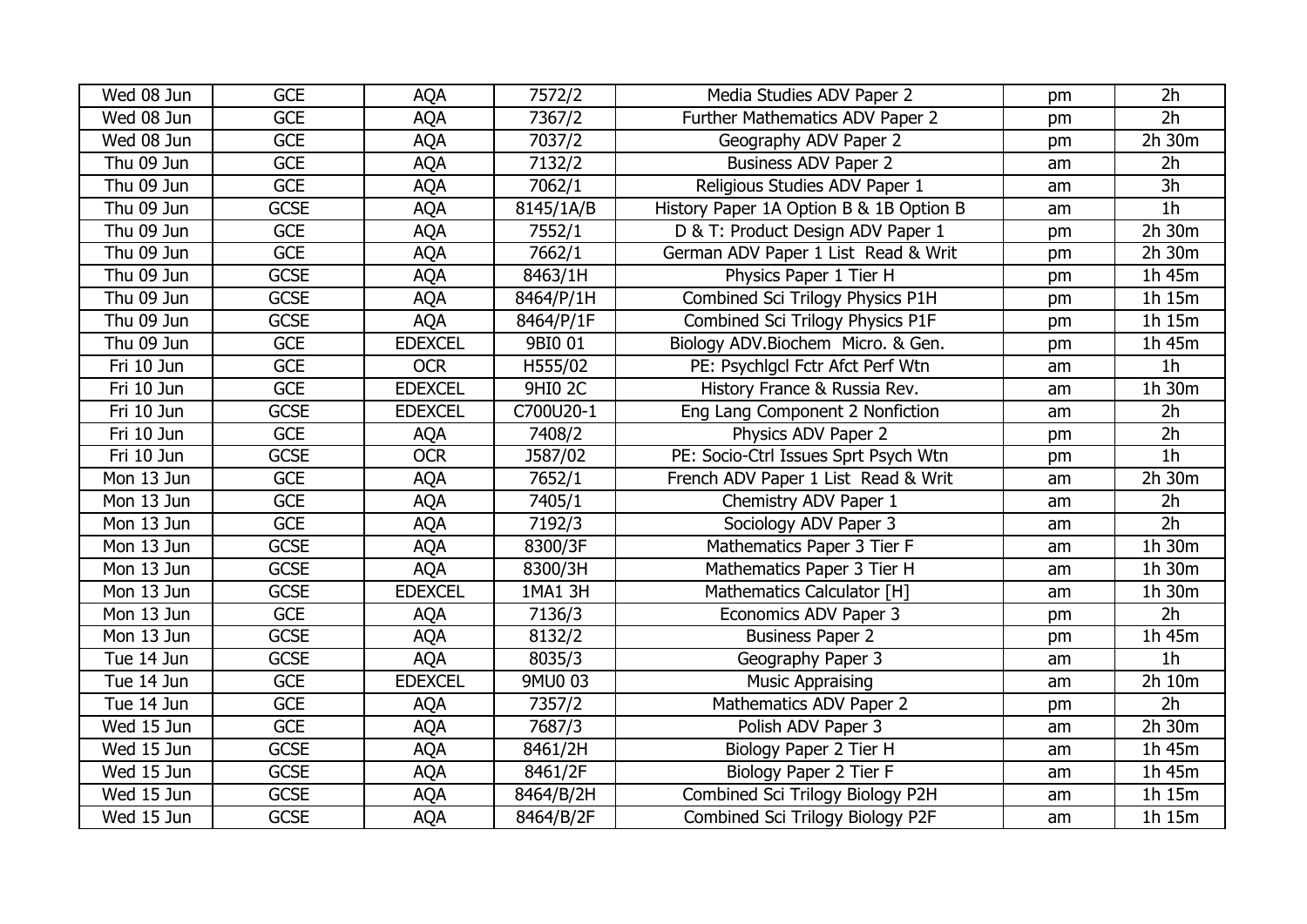| Wed 15 Jun | <b>GCE</b>  | <b>AQA</b>     | 7367/3M   | Further Maths ADV Paper 3 Mechanics/Statistics | pm | 2h             |
|------------|-------------|----------------|-----------|------------------------------------------------|----|----------------|
| Wed 15 Jun | <b>GCSE</b> | <b>AQA</b>     | 8552/W    | Design and Technology Written Paper            | pm | 2h             |
| Thu 16 Jun | <b>GCE</b>  | <b>AQA</b>     | 7408/3/D  | Physics ADV P3 Sections A & B Opt D            | am | 2h             |
| Thu 16 Jun | <b>GCE</b>  | <b>AQA</b>     | 7182/3    | Psychology ADV Paper 3                         | am | 2h             |
| Thu 16 Jun | <b>GCSE</b> | <b>AQA</b>     | 8145/2A/C | History Paper 2A Option C & 2B Option A        | am | 1 <sub>h</sub> |
| Thu 16 Jun | <b>GCE</b>  | <b>AQA</b>     | 7132/3    | <b>Business ADV Paper 3</b>                    | pm | 2h             |
| Thu 16 Jun | <b>GCSE</b> | <b>AQA</b>     | 8658/WF   | French Writing Test Tier F                     | pm | $1h$ 5 $m$     |
| Thu 16 Jun | <b>GCSE</b> | <b>AQA</b>     | 8658/WH   | French Writing Test Tier H                     | pm | 1h 20m         |
| Fri 17 Jun | <b>GCSE</b> | <b>AQA</b>     | 8698/WH   | Spanish Writing Test Tier H                    | am | 1h 20m         |
| Fri 17 Jun | <b>GCSE</b> | <b>AQA</b>     | 8698/WF   | Spanish Writing Test Tier F                    | am | $1h$ 5m        |
| Fri 17 Jun | <b>GCE</b>  | <b>EDEXCEL</b> | 9BI0 02   | ADV. Phys Evolution & Ecol                     | am | 1h 45m         |
| Fri 17 Jun | <b>GCSE</b> | <b>AQA</b>     | 8688/LH   | Polish Listening Test Tier H                   | pm | 45m            |
| Fri 17 Jun | <b>GCSE</b> | <b>AQA</b>     | 8688/RH   | Polish Reading Test Tier H                     | pm | 1 <sub>h</sub> |
| Mon 20 Jun | <b>GCE</b>  | <b>AQA</b>     | 7405/2    | Chemistry ADV Paper 2                          | am | 2h             |
| Mon 20 Jun | <b>GCE</b>  | <b>AQA</b>     | 7552/2    | D & T: Product Design ADV Paper 2              | am | 1h 30m         |
| Mon 20 Jun | <b>GCSE</b> | <b>AQA</b>     | 8462/2H   | Chemistry Paper 2 Tier H                       | am | 1h 45m         |
| Mon 20 Jun | <b>GCSE</b> | <b>AQA</b>     | 8462/2F   | Chemistry Paper 2 Tier F                       | am | 1h 45m         |
| Mon 20 Jun | <b>GCSE</b> | <b>AQA</b>     | 8464/C/2H | Combined Sci Trilogy Chemistry P2H             | am | 1h 15m         |
| Mon 20 Jun | <b>GCSE</b> | <b>AQA</b>     | 8464/C/2F | Combined Sci Trilogy Chemistry P2F             | am | $1h$ 15m       |
| Mon 20 Jun | <b>GCE</b>  | <b>AQA</b>     | 7717/2B   | English Literature B ADV Paper 2B              | pm | 3h             |
| Mon 20 Jun | <b>GCSE</b> | <b>AQA</b>     | 8585/W    | Food Prep and Nutrition Written                | pm | 1h 45m         |
| Tue 21 Jun | <b>GCE</b>  | <b>AQA</b>     | 7062/2B   | Religious Studies ADV Paper 2B                 | am | 3h             |
| Tue 21 Jun | <b>GCE</b>  | <b>AQA</b>     | 7662/2    | German ADV Paper 2 Writing                     | am | 2h             |
| Tue 21 Jun | <b>GCE</b>  | <b>AQA</b>     | 7357/3    | Mathematics ADV Paper 3                        | pm | 2h             |
| Tue 21 Jun | <b>GCE</b>  | <b>OCR</b>     | H555/03   | PE: Socio-Cltrl Physl Actv Sprt Wtn            | pm | 1 <sub>h</sub> |
| Wed 22 Jun | <b>GCE</b>  | <b>EDEXCEL</b> | 9HI0 36   | History Britain & Ireland                      | am | 2h 15m         |
| Wed 22 Jun | <b>GCSE</b> | <b>EDEXCEL</b> | 1MU0 03   | <b>Music Appraising</b>                        | am | 1h 45m         |
| Thu 23 Jun | <b>GCE</b>  | <b>AQA</b>     | 7405/3    | Chemistry ADV Paper 3                          | am | 2h             |
| Thu 23 Jun | <b>GCSE</b> | <b>AQA</b>     | 8463/2H   | Physics Paper 2 Tier H                         | am | 1h 45m         |
| Thu 23 Jun | <b>GCSE</b> | <b>AQA</b>     | 8464/P/2H | Combined Sci Trilogy Physics P2H               | am | 1h 15m         |
| Thu 23 Jun | <b>GCSE</b> | <b>AQA</b>     | 8464/P/2F | Combined Sci Trilogy Physics P2F               | am | 1h 15m         |
| Fri 24 Jun | <b>GCE</b>  | AQA            | 7652/2    | French ADV Paper 2 Writing                     | am | 2h             |
| Fri 24 Jun | <b>GCE</b>  | <b>EDEXCEL</b> | 9BI0 03   | Biology Gen. & Prac. Princps. in Bio           | am | 2h 30m         |